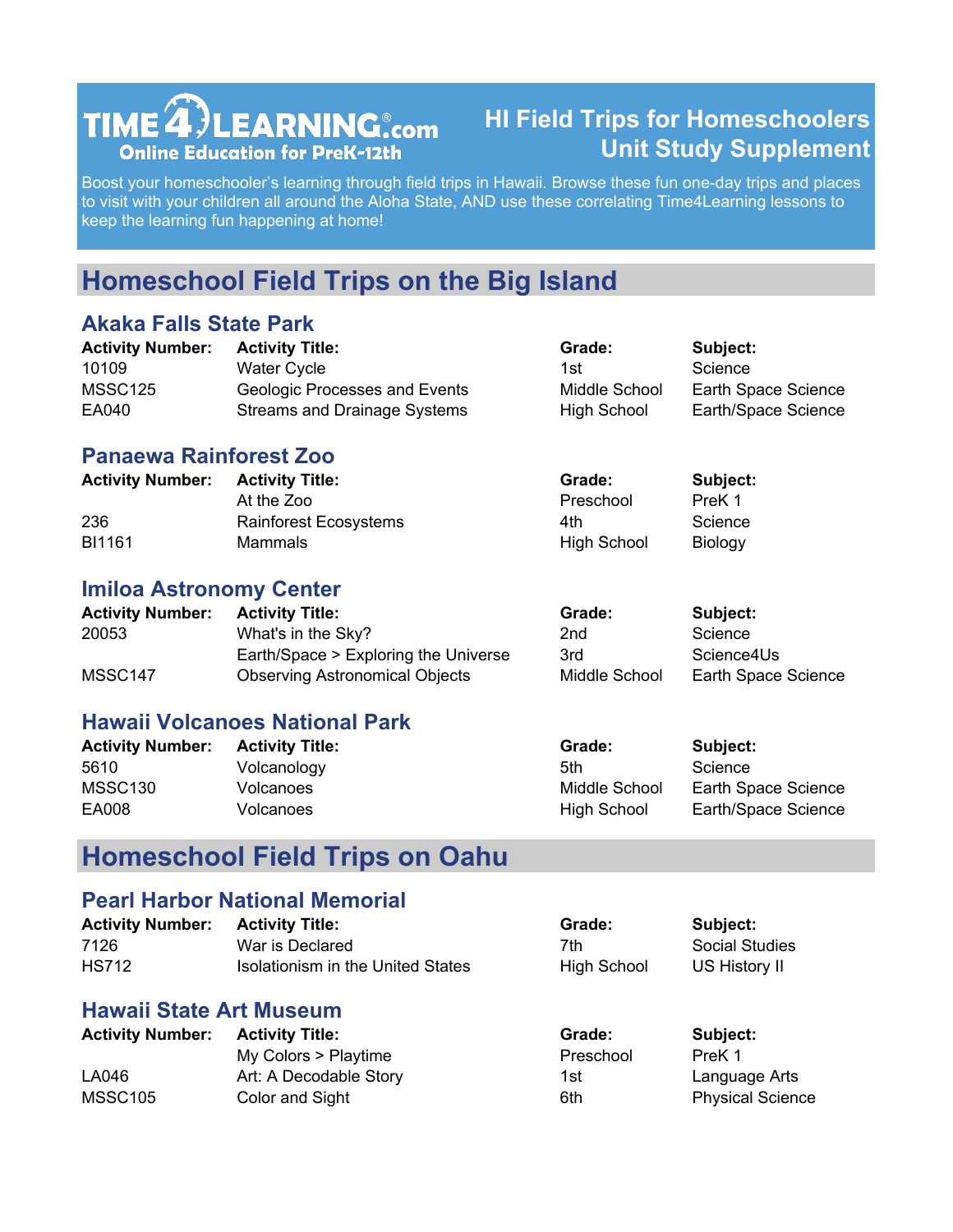#### **Dole Plantation**

| <b>Activity Number:</b> | <b>Activity Title:</b>    | Grade:             | Subject:              |
|-------------------------|---------------------------|--------------------|-----------------------|
|                         | Fruit                     | Preschool          | PreK 1                |
| 20120                   | <b>Meeting Needs</b>      | 2nd                | <b>Social Studies</b> |
| <b>HE015</b>            | <b>Dietary Guidelines</b> | <b>High School</b> | Health                |

#### **Ocean Rider Seahorse Farm**

| <b>Activity Number:</b> | <b>Activity Title:</b>    | Grade: | Subject: |
|-------------------------|---------------------------|--------|----------|
| 20124                   | What Lives in the Ocean   | 2nd    | Science  |
| 3574                    | Vertebrates               | 3rd    | Science  |
| 283                     | <b>Endangered Animals</b> | 4th    | Science  |

## **Homeschool Field Trips on Maui**

#### **Maui Ocean Center**

| <b>Activity Number:</b> | <b>Activity Title:</b>       | Grade:             | Subject:       |
|-------------------------|------------------------------|--------------------|----------------|
|                         | Out to Sea                   | Preschool          | PreK 2         |
| 162                     | An Aquarium Ecosystem        | 4th                | Science        |
| BI1141                  | <b>Fishes and Amphibians</b> | <b>High School</b> | <b>Biology</b> |

#### **Waianapanapa State Park**

| <b>Activity Number:</b> | <b>Activity Title:</b> | Grade:        | Subject:     |
|-------------------------|------------------------|---------------|--------------|
|                         | All About Nature       | Preschool     | PreK 2       |
| 20029                   | Life Cycles            | 2nd           | Science      |
| <b>MSSC181</b>          | Ecosystems             | Middle School | Life Science |

#### **Hana Lava Tube**

| <b>Activity Number:</b> | <b>Activity Title:</b> | Grade:             | Subject:            |
|-------------------------|------------------------|--------------------|---------------------|
| 10110                   | Solid Crust            | 1st                | Science             |
| 5619                    | Layers of the Earth    | 5th                | Science             |
| EA041                   | Groundwater and Caves  | <b>High School</b> | Earth Space Science |

#### **Haleakala National Park**

| <b>Activity Number:</b> | <b>Activity Title:</b> | Grade:        | Subject:     |
|-------------------------|------------------------|---------------|--------------|
| 3551                    | Sand and Rocks         | 3rd           | Science      |
| 5609                    | Dangerous Mountains    | 5th           | Science      |
| MSSC183                 | Habitats and Niches    | Middle School | Life Science |

## **Homeschool Field Trips on Kauai**

#### **Princeville Botanical Gardens**

| <b>Activity Number: Activity Title:</b> | Grade: | Subject:      |
|-----------------------------------------|--------|---------------|
| Story: Ben Beetle's Garden Read Along   | 1st    | LA Extensions |
| Life Cycle of a Plant                   | 5th    | Science       |
| <b>Plant Structures</b>                 |        | Life Science  |
|                                         |        | Middle School |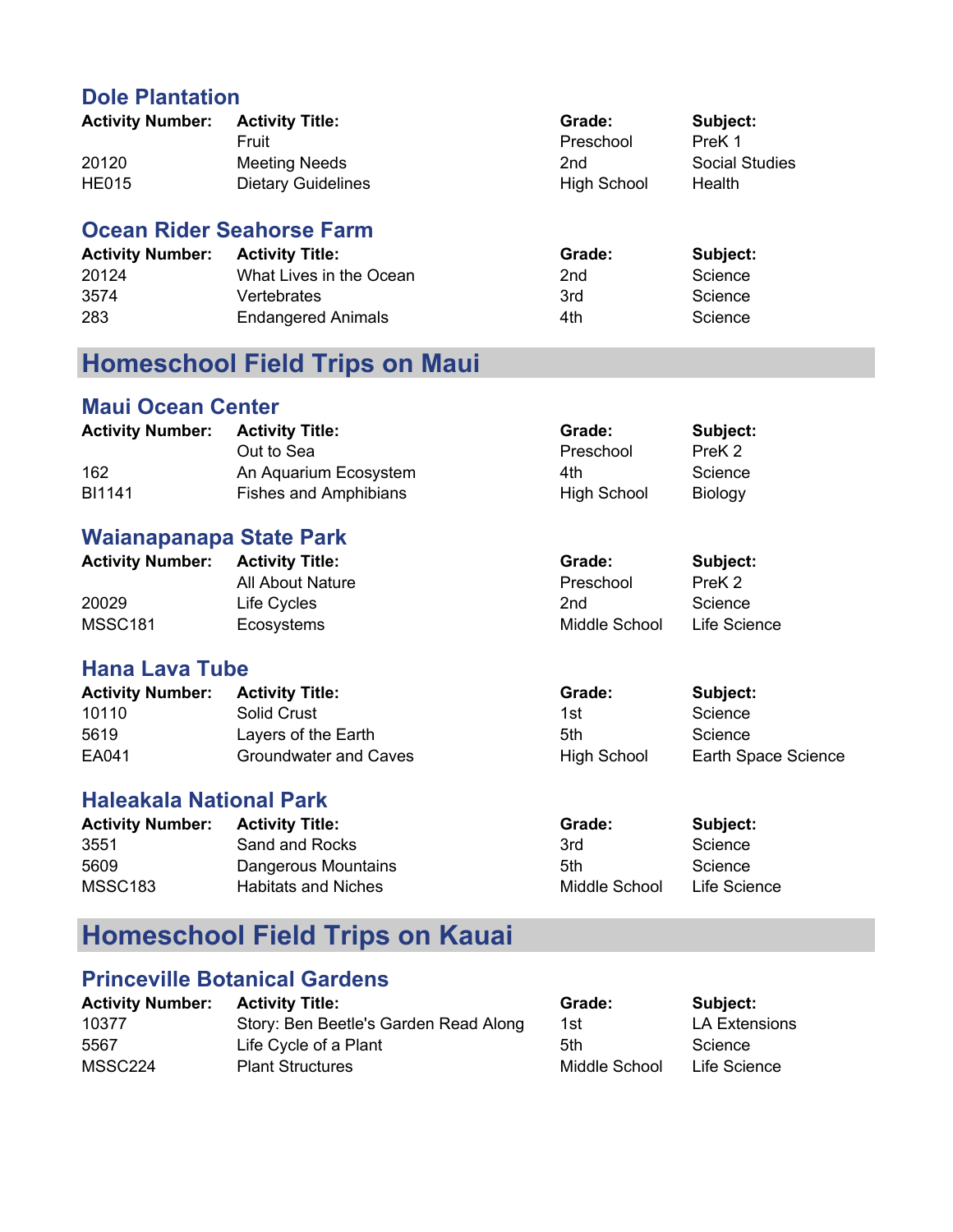#### **Kauai Plantation Railway**

| <b>Activity Number:</b> | <b>Activity Title:</b>                     | Grade:             | Subject:                |
|-------------------------|--------------------------------------------|--------------------|-------------------------|
| LA154                   | The Train: A Decodable Story               | 1st                | Language Arts           |
| MSSC067                 | Velocity                                   | Middle School      | <b>Physical Science</b> |
|                         | Rotation, Revolution, and Uniform Circular |                    |                         |
| PH039                   | Motion                                     | <b>High School</b> | <b>Physics</b>          |

#### **Waimea Canyon State Park**

| <b>Activity Number:</b> | <b>Activity Title:</b>          | Grade:        | Subject:            |
|-------------------------|---------------------------------|---------------|---------------------|
| 3555                    | <b>Changing Earth's Surface</b> | 3rd           | Science             |
| 3559                    | <b>Habitats</b>                 | 3rd           | Science             |
| MSSC <sub>123</sub>     | The Rock Cycle                  | Middle School | Earth Space Science |

#### **Hanapepe Swinging Bridge**

| <b>Activity Number:</b> | <b>Activity Title:</b>       | Grade:             | <b>Subject:</b>         |
|-------------------------|------------------------------|--------------------|-------------------------|
| MSSC069                 | Force                        | Middle School      | <b>Physical Science</b> |
| <b>PH017</b>            | Introduction to Forces       | <b>High School</b> | <b>Physics</b>          |
| GE411                   | <b>Classifying Triangles</b> | <b>High School</b> | Geometry                |

### **Homeschool Field Trips on Molokai**

#### **Kamakou Preserve**

| <b>Activity Number:</b> | <b>Activity Title:</b>    | Grade:             | Subject:       |
|-------------------------|---------------------------|--------------------|----------------|
| 262                     | Rainforests and People    | 4th                | Science        |
| 5572                    | Wind. Insects. Birds      | 5th                | Science        |
| BI1151                  | <b>Reptiles and Birds</b> | <b>High School</b> | <b>Biology</b> |

#### **Kalaupapa National Historical Park**

| <b>Activity Number:</b> | <b>Activity Title:</b>                              | Grade:             | Subject:            |
|-------------------------|-----------------------------------------------------|--------------------|---------------------|
| <b>HE031</b>            | What are Communicable Diseases?                     | <b>High School</b> | Health              |
|                         | Sedimentary Rock Formation and                      |                    |                     |
| EA014/EA015             | Classification 1/2                                  | <b>High School</b> | Earth/Space Science |
| BI1421                  | Water Ecosystems: Marine and Freshwater High School |                    | Biology             |

#### **Molokai Museum and Cultural Center**

| <b>Activity Number:</b> | <b>Activity Title:</b>                      | Grade:             | Subject:                |
|-------------------------|---------------------------------------------|--------------------|-------------------------|
| 40891/40893             | <b>Prehistoric Art</b>                      | 4th                | <b>Social Studies</b>   |
| 526                     | Peninsula, Isthmus, Fjord                   | 4th                | <b>Social Studies</b>   |
|                         | Mechanical, Chemical, Electrical, Heat, and |                    |                         |
| PS1612                  | <b>Nuclear Energy</b>                       | <b>High School</b> | <b>Physical Science</b> |

## **Homeschool Field Trips on Lanai**

#### **Lanai Culture and Heritage Center**

| <b>Activity Number:</b> | <b>Activity Title:</b> | Grade:    | Subject:              |
|-------------------------|------------------------|-----------|-----------------------|
|                         | In My Neighborhood     | Preschool | PreK 2                |
| 3813                    | Nature's Gifts         | 3rd       | <b>Social Studies</b> |
| 5934                    | Detectives of the Past | 5th       | <b>Social Studies</b> |